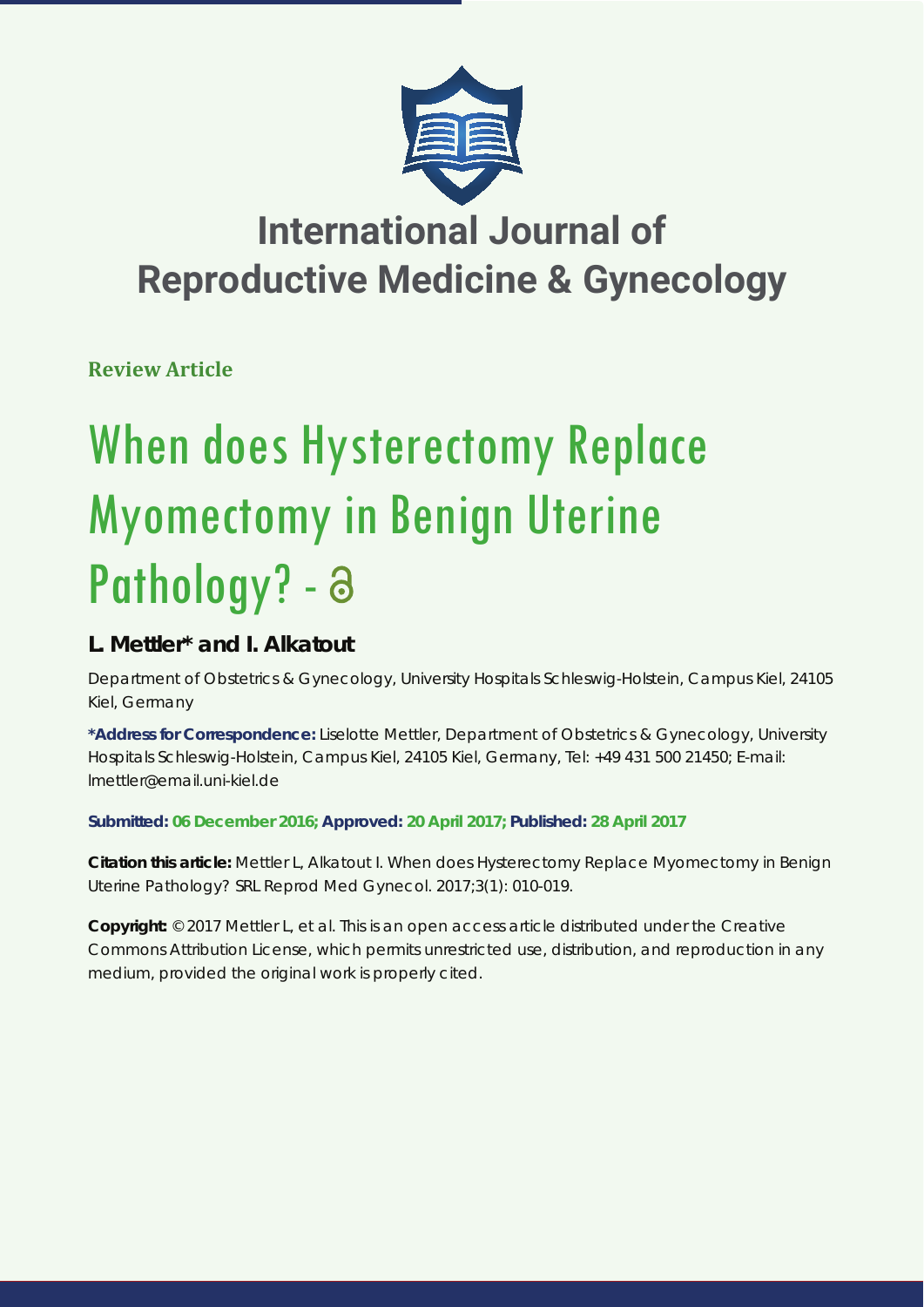# **Abstract**

Uterine fibroids are the most frequent benign tumors of the female genital tract. Fibroids are associated with a variety of clinical problems, e.g. pain, bleeding disorders, bulk-related symptoms or infertility. For women wishing to preserve their uterus, fibroids can be surgically removed by hysteroscopy, laparoscopy or laparotomy. While hysterectomy remains the only definitive solution, many alternative treatment possibilities of uterine preservation are available today. The indication for treatment has to be taken carefully after weighing up alternative treatment methods, such as expectant management, medical treatment or interventional radiologic methods, and after obtaining informed consent. The optimal method of treatment takes into account the patient's interests and wishes and the practical feasibility in the clinical setup. Surgical skills and experience play an important role as surgical procedures on the uterus are not without risk and can lead to severe complications. The decision to operate anticipates an improvement of the initial situation and, therefore, the ideal surgical approach is of utmost importance.

Keywords: Etiology of fibroids; Laparoscopic myomectomy; Laparoscopic hysterectomy

# **INTRODUCTION**

One of the multiple treatment possibilities for myomasis hysterectomy which can be performed as Total Laparoscopic Hysterectomy (TLH) or Subtotal Laparoscopic Hysterectomy (SLH) (Figure 1). As it is a less invasive procedure, patients with myomas can consider a subtotal approach (SLH); however, only Total Laparoscopic Hysterectomy can protect 100% from new fibroid formations, avoid later sarcoma formation, uncontrolled bleedings or any other problems arising from the uterus.

The etiology of fibroid formation remains unclear in spite of numerous theories. Nevertheless, a genetic disposition must be given, as Africans have a much higher frequency of multiple myomas than Caucasians. Although certain up- and down-regulations in the genes of patients with and without myomas have been described, no clear strategy for the prevention of fibroids is available. It is known that patients who have close relatives with fibroids are more likely to develop fibroids themselves. In some patients, fibroids are clustered with other disorders. Hereditary leiomyomatosis and renal cell carcinoma syndrome is a rare syndrome involving fibroids. Individuals with the gene that leads to both fibroids and skin leiomyomas are at increased risk for a rare case of kidney cell cancer (papillary renal cell carcinoma).

Understanding which genes are involved in fibroids does not automatically tell us why fibroids develop or how to control them. From our understanding of fibroid behavior, we would guess that genes involved in estrogen or progesterone production, metabolism, or action would be involved. Unfortunately, science is seldom that





straightforward. Most guesses regarding these "candidate genes" turn out to be wrong and many studies are usually required to find out how these genes lead to disease. There are also small variations called polymorphisms in genes that may play a role in influencing the risk of fibroids. Both polymorphisms and mutations are changes in the sequence of genes, but the difference is in the degree of change. A mutation makes a major change in the gene that leads to a change in the protein the gene is coding for, e.g. it can change the amino acid from alanine to glycine or cause the protein to be prematurely cut off.

# Evidence for the role of genes in fibroid development and **growth**

Studies of women with fibroids suggest several reasons to suspect that genes play a role in fibroid formation [1,2]. The first is that both women in a pair of identical twins are twice as likely to have had a hysterectomy as both women in a pair of fraternal (non identical) twins. Identical twins share 100 percent of their genes, while fraternal twins share only 50 percent of their genes. This suggests that the genes that identical twins share make them more likely to form fibroids, since both identical and non identical twins have equal exposure to environmental factors. This difference between identical and fraternal twins has been observed in a general population of women undergoing hysterectomy and a population of women with fibroids leading to hysterectomy [3,4].

There is also evidence that women who have close relatives, such as a mother or sister, with fibroids are much more likely to have fibroids themselves [5,6]. This propensity is called familial aggregation. Just as with breast cancer, if you have many relatives affected by fibroids, your risk of disease is likely to be increased.

# **Molecular genetics and genome wide scan for fibroid genes**

In the age of molecular genetics, we can look for genes involved in a disease which is effectively looking for a needle in a haystack. This process is called a genome-wide scan. This is a common approach to finding genes in complex diseases, such as diabetes, asthma, and heart disease. With a genome-wide scan, women who are sisters and both have fibroids (an affected sibling pair) are recruited to participate in the study. Their DNA is studied for common genes. If hundreds of women are studied, each region of every chromosome can be examined, and it can be determined which genes are shared by the sisters who share the fibroid phenotype but are different in many other respects. This approach often produces novel genes that were not previously thought to be involved in the disease process [7-10].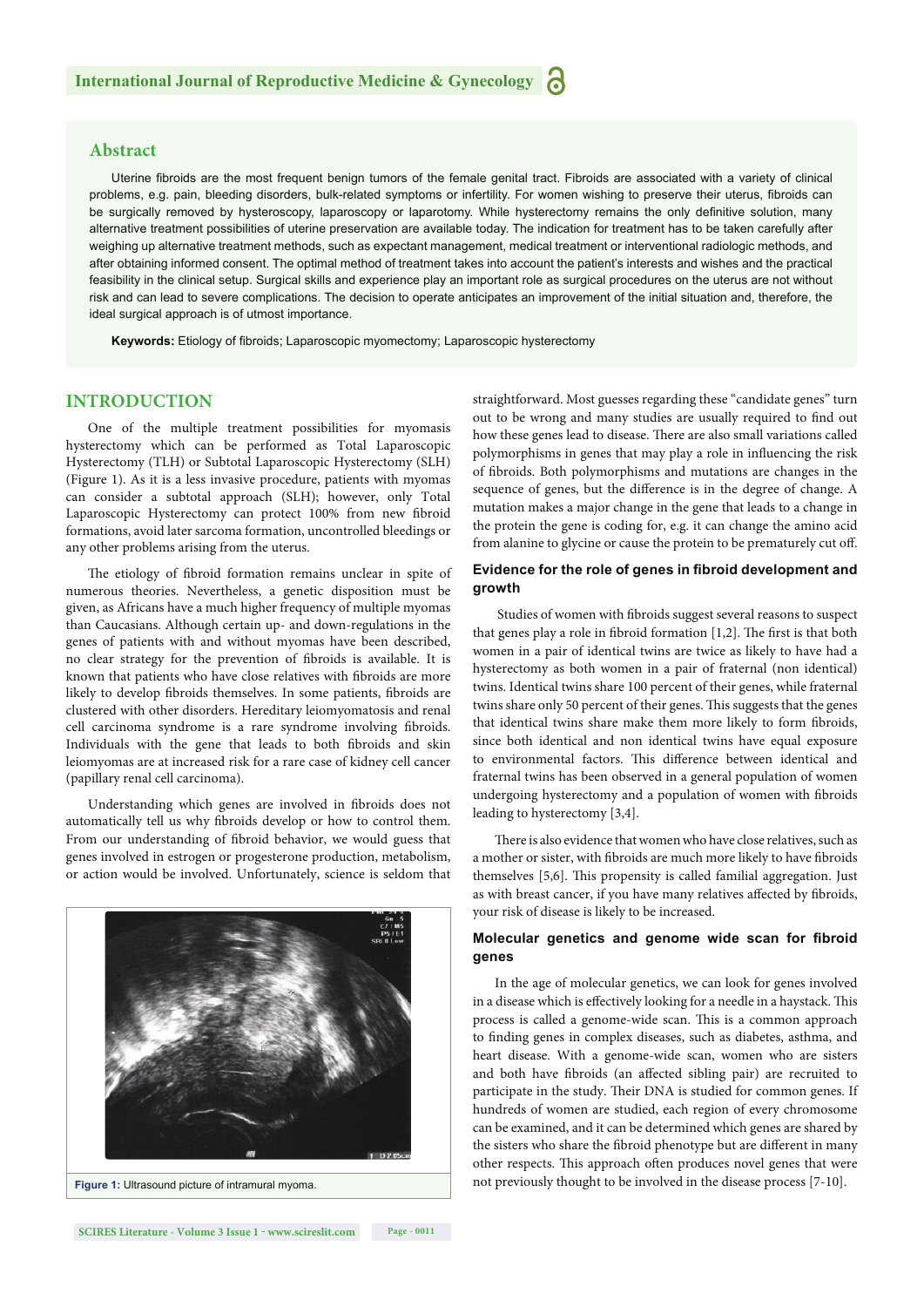# **Microscopic facts and fibroid viability**

Fibroids are composed primarily of smooth muscle cells. The uterus, stomach and bladder are all organs made of smooth muscle. Smooth muscle cells are arranged so that the organ can stretch, instead of being arranged in rigid units like the cells in skeletal muscle in arms and legs that are designed to "pull" in a particular direction. In women with fibroids, tissue from the endometrium typically looks normal under the microscope. Sometimes, however, over sub mucosal fibroids there is an unusual type of uterine lining that does not have the normal glandular structures. The presence of this abnormality, called aglandularfuntionalis (functional endometrium with no glands), in women having bleeding disorders is sometimes a clinical clue for their doctors to look more closely for a sub mucosal fibroid [11]. A second pattern of endometrium, termed chronic endometritis, can also suggest that there may be a sub mucosal fibroid, although this pattern can also be associated with other problems such as retained products of conception and various infections of the uterus. Once we move beyond hysterectomy as a one-size-fits-all solution to fibroids, distinctions in size, position, and appearance will likely be important for treating fibroids. Once we understand these issues, we may be able to tell why some women have severe bleeding and other women with a similarly sized fibroid have no problem.

# **COSTS OF FIBROIDS**

In fact, accurately capturing all the costs attributable to uterine fibroids will help us move toward more, and more effective, innovative therapies. When deciding whether or not to launch a new concept, companies typically look at the amount currently spent for other treatments. The economics of fibroids has chiefly been discussed in terms of the health care costs of hysterectomy. This in itself is a huge amount of money. According to a recent estimate, in the United States, more than \$2 billion every year is spent on hospitalization costs due to uterine fibroids alone [12]. Additionally, one study estimates that the health care costs due to uterine fibroids are more than \$4,600 per woman per year [13].

When you incorporate all the costs of fibroids, however, the total is even more significant.

- The costs of myomectomy, Uterine Artery Embolization (UAE), and other minimally invasive therapies
- The costs of birth control pills and other hormonal treatments to control bleeding
- The costs of tampons, pads, and the adult diapers many women require to contain the bleeding
- The costs of alternative and complementary therapies
- The cost of doing nothing (for many women this means missing work or working less productively during their period).

Why should a patient have a hysterectomy today when so many alterative treatment options are available? Firstly, up to a certain size of the enlarged uterus, laparoscopic subtotal hysterectomy completely solves the problem and if women want to eliminate every risk of recurrent fibroids, hysterectomy is their only choice. Secondly, hysterectomy also cures coexisting problems, such as adenomyosis, endometriosis, endometrial polyps or cervical dysplasia. There is also no danger of ever leaving a sarcoma behind.

# **Review of all uterine-preserving treatment possibilities for fi broids (medical and surgical options)**

The surgical treatment of fibroids can be differentiated between less invasive and more invasive surgical techniques. Time and type of treatment have to be chosen individually and are dependent on the patient and the treating gynecologist (Tables 1,2).

#### **Expectant management**

Wait-and-see is a possibility if patients are asymptomatic, decline medical or surgical treatment or have contraindications to any kind of treatment. However, existing data describe the possibility that fibroids can shrink substantially either by optimizing endocrinological disorders, such as hypothyroidism, or during the postpartum period [14,15].

To pursue the idea of expectant management, the pelvic mass must definitely be classified as a fibroid and differentiated from an ovarian mass. The complete blood count should be regular, especially in patients with severe symptoms, such as menorrhagia or hypermenorrhea. The women must also be informed that the risk of miscarriage, premature labor and delivery, abnormal fetal position and placental abruption is increased [16].

#### **Medical therapy**

The benefit of medical treatment in the management of women with symptomatic fibroids is still difficult to prove. Medical therapy can provide adequate symptom relief, especially in cases where hypermenorrhea is the leading problem. The benefit of symptom improvement decreases in long-term treatment periods so that more than 50% undergo surgery within two years. Ulipristalacetate in an application of 5 mg daily proved to be a satisfying treatment in many clinical studies [17].

Nevertheless, there has been a shift in traditional thinking that medical treatment of fibroids is solely based on the manipulation of steroid hormones. A deeper analysis and understanding of specific genes or pathways associated with leiomyomatosis may open new possibilities for prevention and medical treatment [18].

#### **Alternative treatment methods**

If the patient does not want to undergo surgery or there are contraindications to surgery, there are alternative procedures:

**Uterine artery embolization:** This minimally invasive therapeutical option allows an occlusion of the specific arteries supplying blood to the fibroids. A catheter is introduced via the femoral artery under local anesthesia and particles are injected to

|                | Table 1: Indications for myomectomy. |            |                                                            |  |  |  |
|----------------|--------------------------------------|------------|------------------------------------------------------------|--|--|--|
| <b>Fibroid</b> | <b>Symptoms</b>                      | Yes        | Treatment                                                  |  |  |  |
|                |                                      | No         | No measures if:<br>-no growths                             |  |  |  |
|                |                                      |            | -no desire for children                                    |  |  |  |
|                | Growths                              | <b>Yes</b> | Control                                                    |  |  |  |
|                |                                      | No         | No measures if:<br>-no Symptoms<br>-no desire for children |  |  |  |
|                | Desire for<br>children               | Yes        | Treatment<br>Dependent on: size, localisation,<br>number   |  |  |  |
|                |                                      | No         | No measures if:<br>-no Symptoms<br>-no growths             |  |  |  |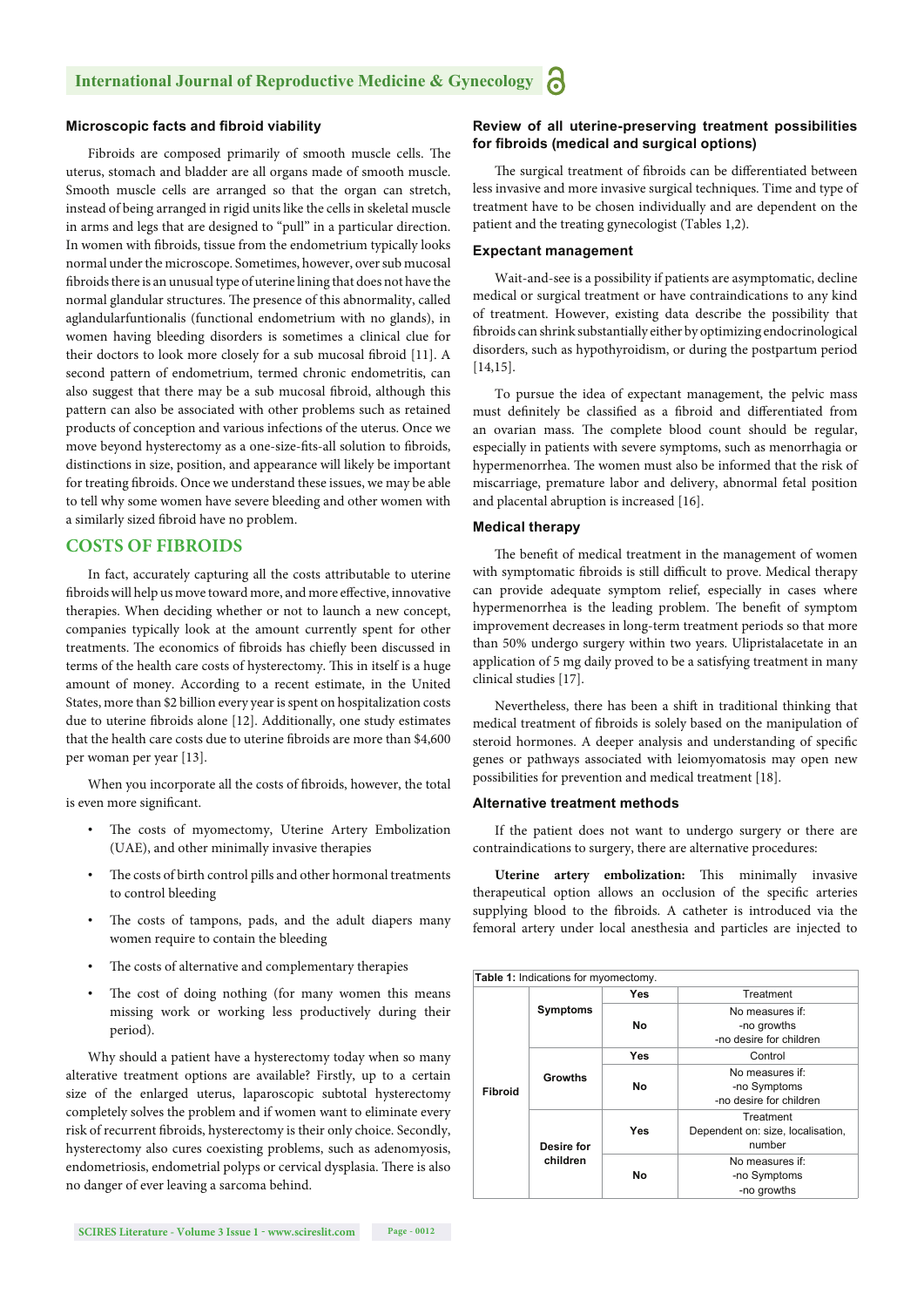| <b>Table 2:</b> Treatment options for uterine fibroids. |                                                       |                 |              |           |                     |              |                    |           |  |  |  |
|---------------------------------------------------------|-------------------------------------------------------|-----------------|--------------|-----------|---------------------|--------------|--------------------|-----------|--|--|--|
| <b>Treatment options for uterine fibroids</b>           |                                                       |                 |              |           |                     |              |                    |           |  |  |  |
| Conservative                                            | <b>Alternative</b>                                    | <b>Surgical</b> |              |           |                     |              |                    |           |  |  |  |
| <b>Expectant treatment</b>                              | Uterine artery Embolization                           | Myomectomy      |              |           |                     | Hysterectomy |                    |           |  |  |  |
| <b>Medical therapy</b>                                  | High intensity focused ultrasound                     | Hysteroscopic   | laparoscopic | abdominal | Robotic<br>assisted | Vaginal      | laparoscopic       | abdominal |  |  |  |
| - hormonal                                              | Miscellaneous methods (myoma<br>coagulation, myolysis |                 |              |           |                     |              | supracervical<br>- |           |  |  |  |
| <b>GnRH</b> agonists<br>۰.<br>and antogonists           |                                                       |                 |              |           |                     |              | total<br>-         |           |  |  |  |
| Ulipristalacetate<br>۰.                                 |                                                       |                 |              |           |                     |              |                    |           |  |  |  |

block the blood flow to the fibroid. This can be an effective treatment option if the uterus should not be removed, surgery is contraindicated and family planning is completed. It results in myoma shrinkage of up to 46%. Nevertheless, there is still a significant rate of post interventional complications [19,20].

Magnetic resonance-guided focused ultrasound: This is a more recent treatment method for uterine fibroids in premenopausal women. Again, the patients must have completed their family planning. In a noninvasive thermo ablative technique multiple waves of ultrasound energy are converged on a small volume of tissue, resulting in maximal thermal destruction. The limiting factors are size, vascularity and access [21,22].

#### **Uterine preserving surgical treatment of fibroids**

Indications: Surgical treatment of fibroids is still the main pillar in the treatment of leiomyomas. Hysterectomy is the only definitive solution and can be performed as supracervical or total hysterectomy. Myomectomy performed by hysteroscopy, laparoscopy, abdominal access or with robotic assistance is an alternative surgical method.

Indications for surgical therapy of uterine fibroids are table 1:

- 1. Abnormal uterine bleeding disorders (hypermenorrhea, dysmenorrhea, menorrhagia- and metrorrhagia)
- 2. Bulk-related symptoms
- 3. Primary or secondary infertility and recurrent pregnancy loss.

**Counseling and informed consent:** Patients undergoing an operative procedure have to be informed of the risks and potential complications as well as alternative operating methods. Counseling before surgery should include discussion of the entry technique and the associated risks: injury of the bowel, urinary tract, blood vessels, omentum and other surrounding organs and, at a later date, wound infection, adhesion-associated pain and hernia formation.

Counseling needs to integrate the individual risk dependent on the BMI of the patient. Depending on the medical history, it is important to consider anatomical malformations, number of vaginal births, midline abdominal incisions, a history of peritonitis or inflammatory bowel disease [23].

**Myomectomy:** Myomectomy is a surgical treatment option for women who have not completed their family planning or who wish to retain their uterus for any other reasons. The enucleation of fibroids by any method is an effective therapy for bleeding disorders or displacement pressure in the pelvis. Nevertheless, the risk of recurrence remains after myomectomy. Furthermore, if any other pathologies might be causative or only co-causative for the

symptoms (such as adenomyosis uteri), these problems will persist [24]. Enucleated myomas and pregnancy - related complications have been investigated extensively. All operating possibilities, especially laparoscopic versus laparotomic, but recently also laparoscopic versus robotic - assisted myomectomy have been evaluated. Uterine rupture or uterine dehiscence is rare and occurs in only 2% - 4% of laparoscopic cases and even less seldom in robotic - assisted and laparotomic cases. Careful patient selection and secure preparation and suture techniques appear to be the most important variables for myomectomy in women of reproductive age [25,26]. Uteri with multiple fibroids have an increased number of uterine arterioles and venules. Therefore, myomectomy can lead to a significant blood loss and corresponding arrangements should be made [27].

Hysteroscopic myomectomy: Sub mucosal fibroids have their origin in myometrial cells underneath the endometrium and represent about 15 to 20% of all fibroids. Before the establishment of hysteroscopy as a minimally invasive and effective treatment method, these myomas were removed by hysterotomy or even hysterectomy. Increased surgical training, improvement of technology and the widespread use of hysteroscopic myomectomy have made it a safe, fast, effective and cheap method of fibroid resection while preserving the uterus [28].

Patient selection concentrates on intra cavitary sub mucous and some intramural fibroids. More than 50% of the fibroid circumference needs to be protruding into the uterine cavity. Deep myometrial leiomyomas require advanced operative skills and have an increased risk for perioperative complications and incomplete resection. The depth of myometrial penetration correlates with the volume of distension fluid absorbed [29,30]. Few data are available on the size of myoma that prevents the use of the hysteroscopic approach. The European Society of Hysteroscopy suggests to limit the myoma size to 4 cm but the few existing data report a significant increase of complications in fibroids that are > 3cm. Surgical skills determine the size and number of myomas that can be resected [31].

Prior to hysteroscopy, knowledge of the patient's medical history is important e.g. history of caesarean section or any other reason to expect an anatomical disorder. A vaginal ultrasound scan must be performed to precisely determine the uterus location, size and all cervical and uterine pathologies [32]. If available and feasible, fluid hysteron - sonography should be performed to better differentiate the relationship of leiomyoma to the endometrial cavity and the myometrium. No prophylactic antibiotic is required to prevent surgical site infection.

The first step is the dilation of the cervical channel with Hegar dilators up to Hegar 9. The most commonly used instrument for fibroid resection is the monopolar or bipolar wire loop. Using a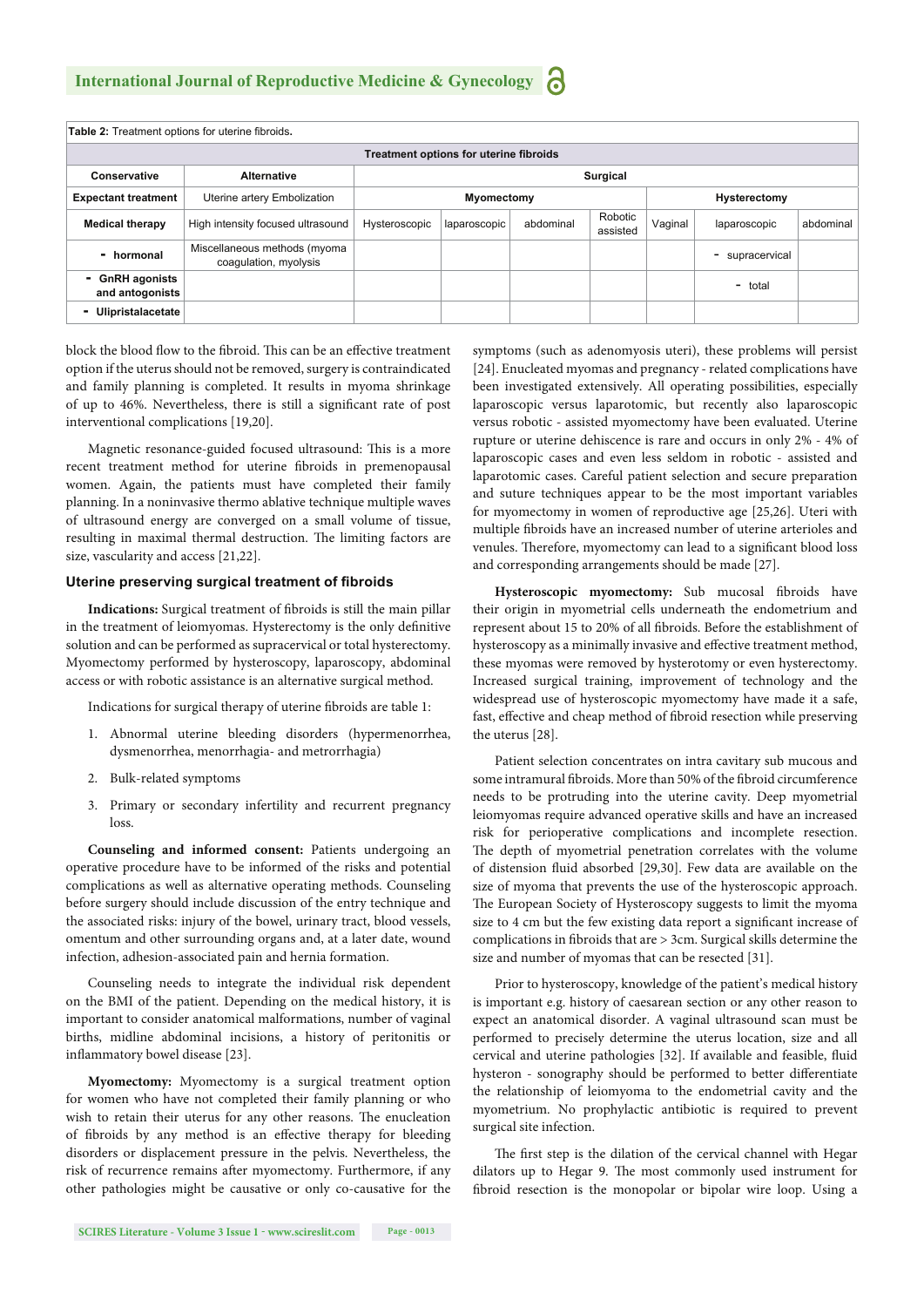monopolar device the fluid medium must be non-electrolytic, using a bipolar device the fluid medium is isotonic [33]. A continuous flow allows the clearance of blood out of the uterine cavity to improve visualization. Furthermore, the resected pieces can be retracted. Nevertheless, the surface of the myoma and the time needed for resection increase the risk of excessive fluid absorption [34].

The resectoscope is inserted through the cervix into the uterine cavity and after distension with fluid the uterine cavity is carefully inspected. The monopolar resectoscope requires a cutting current of 60 to 120 watts. Bipolar resectoscopes offer the possibility of simultaneous cut and coagulation. The wire loop passes easily through the tissue. The incision starts at the highest point of the myoma. Only in pedunculated fibroids might the incision cut the peduncle first. The loop is then moved towards the surgeon using the spring mechanism and simultaneously the entire resectoscope is gently pulled backwards. The wire loop must be in view of the surgeon during the whole procedure. This motion is repeated until the whole myoma has been resected and the surrounding myometrium (depth) and endometrium (side) can be differentiated. All resected specimen is sent to the pathologist. In cases of heavy bleeding and reduced vision the endometrium and the cutting surface have to be reinspected. These areas can be desiccated with the coagulating current.

The resected area will be recovered by the surrounding endometrium during the following weeks. The complication rate is low (0.8% – 2.6%) [34,35]. Complications that can occur, especially after extensive resection, are uterine perforation or excessive fluid absorption. Absorption of distension fluid might result in hyponatremia or volume overload [36]. The recurrence rate is about 20% in a follow - up period of more than 3 years [31].

**5.2.5 Laparoscopic myomectomy:** With the improvement of laparoscopic techniques and skills, myomectomy can be performed laparoscopically in most women. The laparoscopic approach is usually used for intramural or subserosal fibroids. The main advantage compared to abdominal myomectomy is decreased morbidity and a shorter recovery period. Nevertheless, laparoscopic myomectomy is limited by surgical expertise and especially laparoscopic suturing skills [37,38]. Selection criteria for laparoscopic myomectomy are location, size and number of fibroids. Nevertheless, these characteristics are variable in relation to the surgical expertise. Preoperative imaging is performed by vaginal ultrasound to assess the precise features of the leiomyomas [32,39-41].

Laparoscopic myomectomy starts with the usual placement of ports and trocars. After placement of the initial port in the umbilicus, two ancillary trocars are placed in the lower abdomen about 2 cm medial of each iliac crest [41-43]. Myomectomy can lead to severe bleeding that will complicate the procedure due to reduced vision. Vessel bleeding is controlled by bipolar electrosurgical paddles. Intraoperative bleeding can be reduced using vasopressin or other vasoconstrictors. Vasopressin is diluted (e.g. 20 units in 100 ml of saline) and injected into the planned uterine incision site. Vasopressin constricts the smooth muscle in the walls of capillaries, small arterioles and venules. Nevertheless, due to side effects the surgeon should pull back the plunger of the syringe before insertion to check that the needle is not inserted intravascularly [44-46]. Alternatively, misoprostol can be administered vaginally about one hour before surgery to reduce blood loss [47].

The uterine incision is preferably made vertically as this allows a more ergonomic suturing of the defect. The incision is performed

with a monopolar hook directly over the fibroid and carried through deeply until the entire myoma tissue has been reached. After exposure of the myoma, it is grasped with a tenaculum or sharp forceps and traction and countertraction are applied. The removal of the myoma can easily be performed with blunt and sharp dissecting devices. Capsular vessels should be coagulated before complete removal of the myoma as coagulation becomes more difficult if traction is unsuccessful and bipolar coagulation occurs in the remaining myometrium wall. Subsequent to removal, the myoma is morcellated with an electromechanical device under direct vision and at a safe distance to all structures, such as the small bowel, to avoid inadvertent injury. The myoma tissue is removed and sent for pathologic evaluation. The uterine defect is closed with delayed absorbable sutures in one or two layers, depending upon the depth of the myometrial defect. It is important that the suture starts at the deepest point to avoid any cavity that might lead to a weak uterine wall. Furthermore, we tie the knot extra corporeally so that the knot can be pushed into the deep layers with full strength (Figures 1-4). Alternatively, barbed sutures, such as V-lock, can be used to tighten the tissue or a third ancillary trocar can be inserted to hold the suture tight. The security of the uterine closure has bearing on the risk of uterine rupture in subsequent pregnancy. Different kinds of adhesion prevention barriers can be applied [48-50]. Women should wait at least 4 to 6 months before attempting to conceive [51].

**Abdominal myomectomy:** Abdominal or open myomectomy has its origin in the early 1900s as a uterus- preserving procedure. Today, it is mostly performed for women with intramural or subserosalmyomas and less frequently for sub mucosal localization. Since the introduction of endoscopic procedures, the indication for abdominal myomectomy has become rare. It becomes an option if hysteroscopic or laparoscopic myomectomy is not feasible or if a laparotomy is required for any other reason. The indication to exclude uterine sarcomas has to be taken very strictly; however, uterine sarcoma is a very rare malignancy and the rate of sarcoma after clinical diagnosis of myoma is very low. The risk of severe complications in association with open surgery is higher than with hysteroscopic or laparoscopic moymectomy. Prophylactic antibiotics should be given for any abdominal fibroid operation [52,53]. After the Pfannenstil incision either a vertical or transverse uterine incision is performed [54]. The myoma enucleation is performed by traction on the myometrial edges, e.g. with Allis clamps. After exposure of the



**Figure 2:** Longitudinal incision of capsule.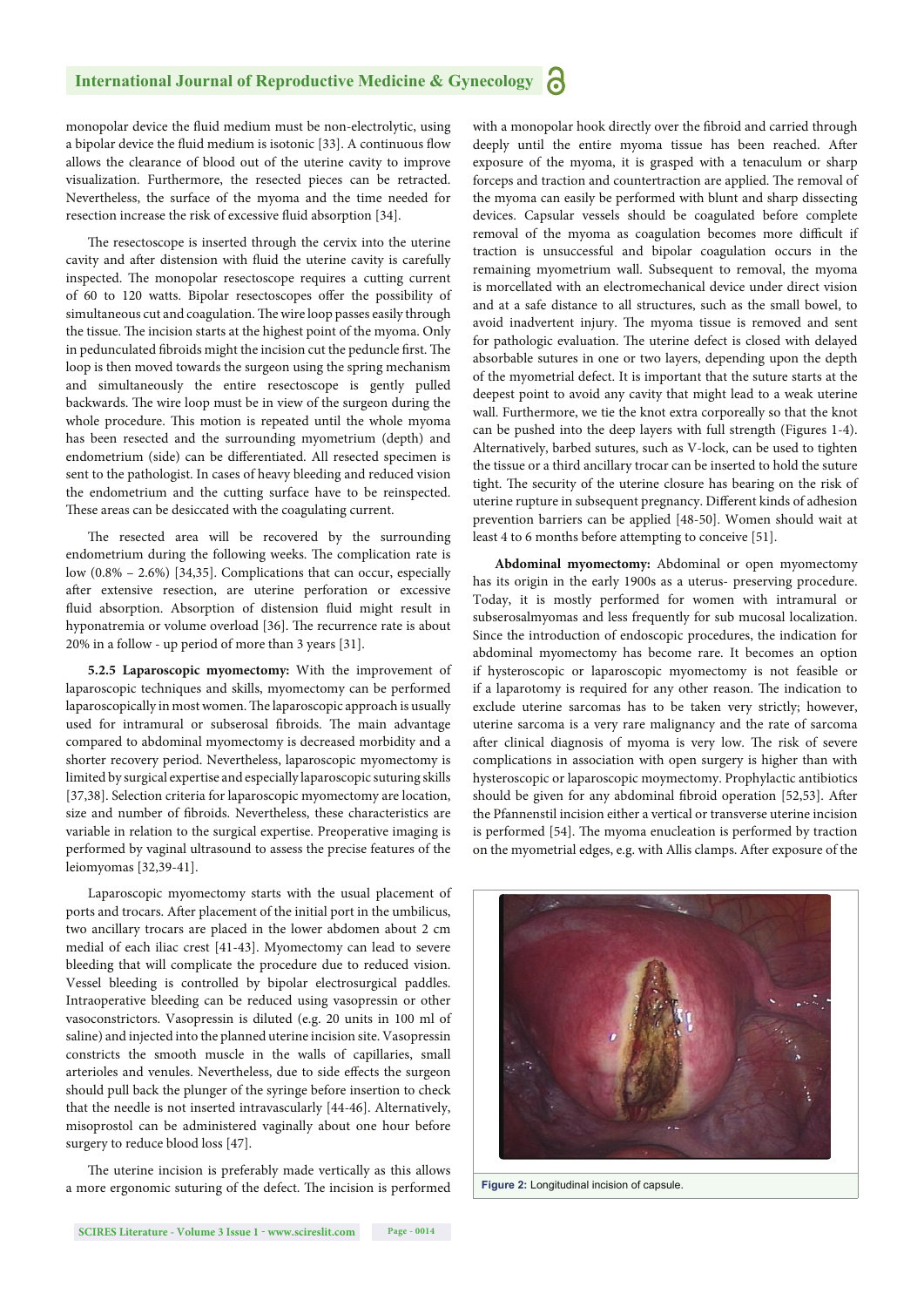

**Figure 3:** Individual steps of laparoscopic myomectomy including morcellation and extraction.



fibroid it can be extirpated. The pseudo capsule is typically dissected bluntly. The uterine defects are closed with sutures in several layers to reapproximate the tissue and achieve hemostasis without excessive bipolar coagulation.

**Robotic myomectomy:** Robot-assisted myomectomy is a relatively new approach. The advantages of robotic surgery are threedimensional imaging, mechanical improvement, including 7 degrees of freedom for each instrument, stabilization of the instruments within the surgical field and improved ergonomics for the surgeon. Technical difficulties are decreased as suturing is easier than during conventional laparoscopy; however, there are few data comparing robot-assisted with conventional laparoscopic myomectomy [55-57]. The advantages compared to abdominal myomectomy are decreased blood loss and shorter recovery time. Nevertheless, operation duration and operating costs are much higher than for conventional procedures. Furthermore, robotic devices are large and bulky. Robotic surgery is limited by the lack of tactile feedback and additional team training is necessary to minimize the risk of mechanical failure [58]. To date no advantage compared to conventional laparoscopy could be demonstrated regarding blood loss or operative duration. A more secure myometrial closure has not yet been proven [56]. In obese patients robot-assisted surgery might be beneficial [59].

# **HYSTERECTOMY AS TREATMENT FOR MYOMAS**

As fibroids are the most common indication for hysterectomy (30% of hysterectomies in white and 50% of hysterectomies in black women), specific focus is given to hysterectomies within this article. The decision for a hysterectomy in a multifibroid uterus depends on the wish of the patient, her health status and whether childbearing has been completed. Only if the patient suffers from metrorrhagia does the disorder need to be examined pre-operatively in more detail as this may be a sign of endometrial cancer or sarcoma. The combined evaluation of MRI and tumor makers pre-operatively leads to a more specific diagnosis of rapidly growing uterine masses or adnexas in the case of a leiomyomatous uterus or adnexal tumors. Only in those cases where malignancy is not suspected is a simple TLH or SLH recommended, otherwise an oncological approach has to be selected. Hysterectomy, as TLH or SLH, is recommended for the following indications:

- Acute hemorrhage with non-response to other therapies
- Completion of family planning and current or increased future risk of other diseases, such as cervical intraepithelial neoplasia, endometrial hyperplasia or an increased risk of uterine or ovarian cancer. Precondition for the indication for hysterectomy is that these risks can be eliminated or decreased by hysterectomy.
- Failure of previous treatment.
- Completion of family planning and significant symptoms (e.g. multiple fibroids or adenomyosis) and the desire for a definitive solution.

The main advantage of hysterectomy over all other therapeutical possibilities is the definitive solution in eliminating all existing symptoms and the risk of recurrence. Nevertheless, the advantage of a definitive solution that allows freedom from future problems can be an obstacle if family planning has not been completed or the patient has a personal inhibition against the removal of the central genital female organ [60]. These issues must be discussed in advance with the patient before the decision for a hysterectomy is taken. Furthermore, for a solitary sub mucous, subserous, pedunculated or intramural myoma, the complication rate of a hysterectomy has to be compared with the complication rate of a myomectomy. The operational risks have to be compared to the operational risks of hysteroscopy, laparoscopic enucleation or conservative management. With the advances in cervical cancer screening the prevention of future cervical or uterine pathologies is no longer a relevant indication for hysterectomy. The decision must be tailored to meet the needs of each individual patient.

Laparoscopic hysterectomy was first introduced in 1989 with the aim of reduci

ng the morbidity and mortality of abdominal hysterectomy to the level reached with vaginal hysterectomy. Laparoscopic assistance for vaginal hysterectomy can be of advantage if there is a need for adhesiolysis, a need to treat endometriosis simultaneously, a need to treat large leiomyomas and to ensure an easier and safer adnexectomy. If feasible, vaginal hysterectomy allows a more rapid and less painful recovery than open or laparoscopic surgery and is much cheaper [61].

# **Removal of ovaries and/ or fallopian tubes**

Generally, the ovaries are not removed when a hysterectomy is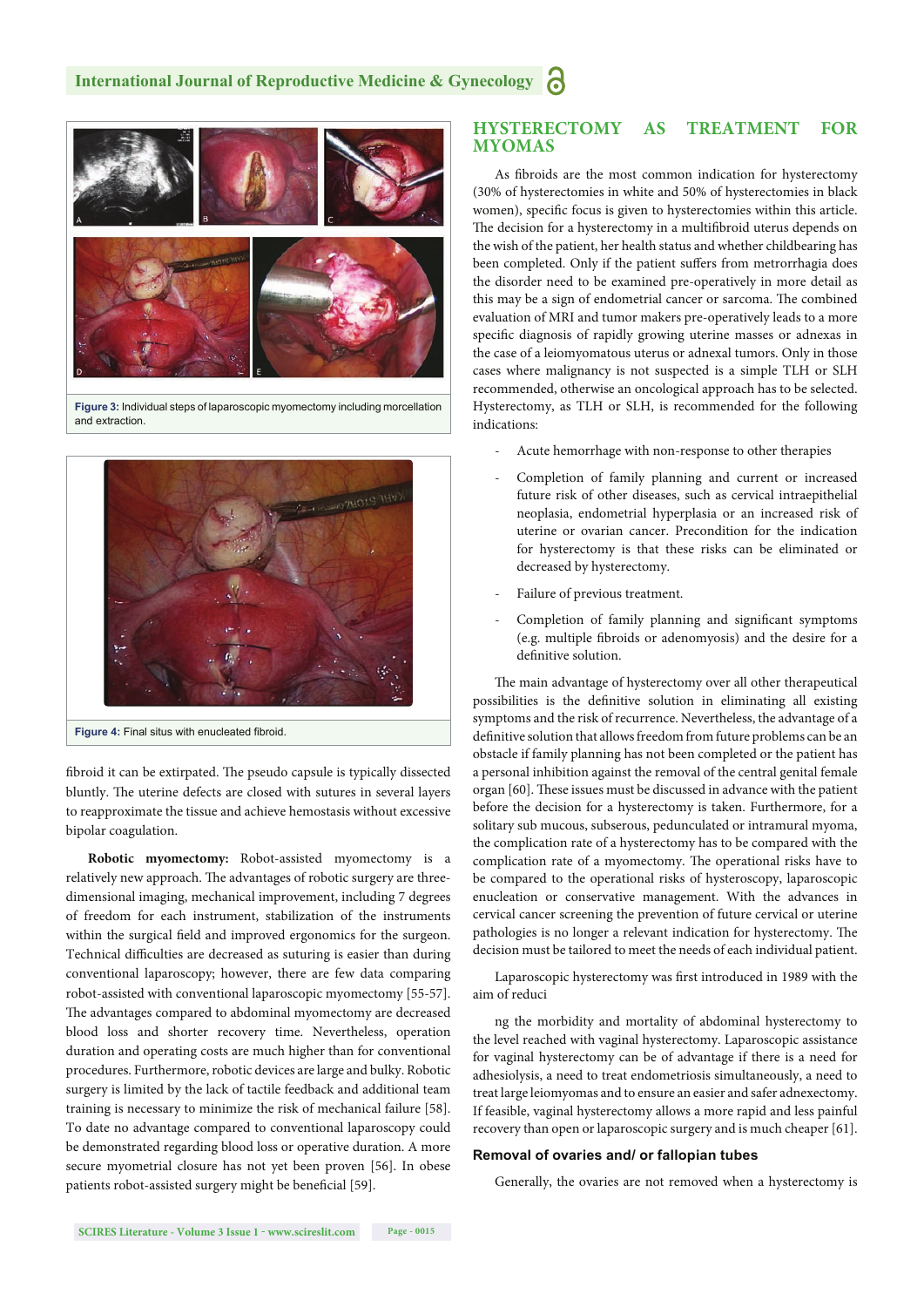performed for uterine fibroids. Removing the uterus alone will cure the bleeding and the size-related symptoms caused by the fibroids. When treating fibroids it is not necessary to remove the ovaries as is sometimes the case when treating other diseases, such as endometriosis or gynecologic cancers.

According to new research presented at the Annual Clinical Meeting of the American College of Obstetricians and Gynecologists in 2013, bilateral salpingectomy at hysterectomy, with preservation of the ovaries, is considered a safe way of potentially reducing the development of ovarian serous carcinoma. Removing the fallopian tubes does not cause the onset of menopause, as does the removal of the ovaries. Furthermore, prophylactic removal of the fallopian tubes during hysterectomy or sterilization would rule out any subsequent tubal pathology, such as hydrosalpinx, which is observed in up to 30% of women after hysterectomy. Women undergoing hysterectomy with retained fallopian tubes or sterilization have at least double the risk of subsequent salpingectomy. Removal of the fallopian tubes at hysterectomy should therefore generally be recommended [62].

#### **Should the ovaries be removed or left in place?**

Many physicians were taught that at a set age (which varies between 35 and 50) women should be told that removal of the ovaries is recommended as part of the surgery, with the speculation of "while we are there, we may as well." The general teaching had been that ovaries have no function after menopause and the risk of ovarian cancer increases with increasing age, so removing the ovaries near the time of menopause was a no-lose proposition. This was especially true if hormone replacement therapy could be used to help younger women transition to the time when they would naturally go through menopause.

However, more recent research suggests that although after menopause the ovaries produce little estradiol (the major estrogen in premenopausal women), they make a tremendous amount of androgens (usually thought of as male hormones) [63]. It is thought that these androgens may be important in maintaining mood and sex drive [64-66]. In addition, the risks of hormone replacement have become clearer, and many women choose to use hormones following menopause [67,68]. (Most women are aware that there has been research form the Women`s Health Initiative demonstrating significant complications with postmenopausal hormone replacement therapy. However, it is not widely known that the risks are lower for women without a uterus, who are able to take estrogen alone [68]. Recently the association of premature loss of ovarian function and the increasing risk of heart disease has also been explored [69].

Considering all these factors, there are good reasons to retain the ovaries if possible. The major reason to remove them at the time of fibroid surgery is if the woman has a high risk of ovarian cancer.

## **Should the fallopian tubes be resected in cases of hysterectomy?**

Once the reproductive function is completed, the tubes of a female should be removed within the reproductive age while ovaries need to stay to support the female wellbeing. Beyond the reproductive age, the fallopian tubes should always be removed with the uterus while ovaries are routinely removed only above the age of 65 years.

According to new research presented at the 2013 Annual Clinical Meeting of the American College of Obstetricians and Gynecologists, bilateral salpingectomy, the removal of both fallopian tubes during hysterectomy while preserving the ovaries, is considered a safe way of potentially reducing the development of ovarian serous carcinoma, the most common type of ovarian cancer. Increasing evidence points toward the fallopian tubes as the origin of this type of cancer. Removing the fallopian tubes does not cause the onset of menopause, as does removal of the ovaries.

Prophylactic removal of the fallopian tubes during hysterectomy or sterilization would rule out any subsequent tubal pathology, such as hydrosalpinx, which is observed in up to 30% of women after hysterectomy. Moreover, this intervention is likely to offer considerable protection against later tumor development, even if the ovaries are retained. Thus, we recommend that any hysterectomy should be combined with salpingectomy. Women undergoing hysterectomy with retained fallopian tubes or sterilisation have at least a doubled risk of subsequent salpingectomy. Removal of the fallopian tubes at hysterectomy should therefore be recommended [62,70].

As the indication for abdominal hysterectomy in benign diseases has become very rare, it is not discussed in this article. Even as robot-assisted laparoscopy has not yet shown any advantage for the experienced surgeon in the treatment of hysterectomy and therefore is not recommended by the American Association of Gynecologic Laparoscopists (AAGL), we are sure it will one day replace conventional laparoscopic or vaginal procedures [71].

## **Vaginal hysterectomy**

Before starting a vaginal hysterectomy a bimanual pelvic examination is performed to assess uterine mobility and descent, and to exclude unsuspected adnexal pathology. Only then can a final decision be made whether to proceed with a vaginal or abdominal approach. The operation starts with entry into the cul-de-sac. The uterosacral ligaments are identified and clamped, including the lower portion of the cardinal ligaments. In the next step the vesicovaginal space is opened and after identification of the peritoneal fold it is cut and the cardinal ligaments are lighted, including the uterine vessels. Most adnexa can be removed by grasping the ovary and clamping the infundibulopelvic ligament. The uterus can then stepwise be enucleated from the remaining peritoneal fold at a safe distance from the bladder. The peritoneum can either be closed or left open and the vaginal epithelium is reapproximated in either a vertical or a horizontal manner. A myomatous uterus has to be morcellated in a piecemeal manner. Sometimes it is necessary to enucleate solitary large myomas or to perform intramyometrial coring, especially in cases of diffusely enlarged uteri [72,73].

#### **Subtotal Laparoscopic Hysterectomy (SLH)**

The supracervical hysterectomy was first described in 1990 by Lyons and in another technique by Semm. The operative technique is similar to the total laparoscopic hysterectomy. Only after occluding the ascending branch of the uterine artery is the uterine corpusresected as reverse conus down to the endocervical canal [74]. For SLH and TLH the trocar placement is the same as for laparoscopic myomectomy (see above). There is no need to perform ureterolysis at the beginning of the operation as the ureter is at a safe distance if the suturing line is kept strictly at the uterine wall. The infundibulo pelvic ligament and the round ligament are divided from the pelvic side wall and, if the adnexa are to remain in situ, division of the adnexa from the uterus. The broad ligament is then opened, dissected and each leaf separately coagulated. The bladder is separated from the uterus by opening the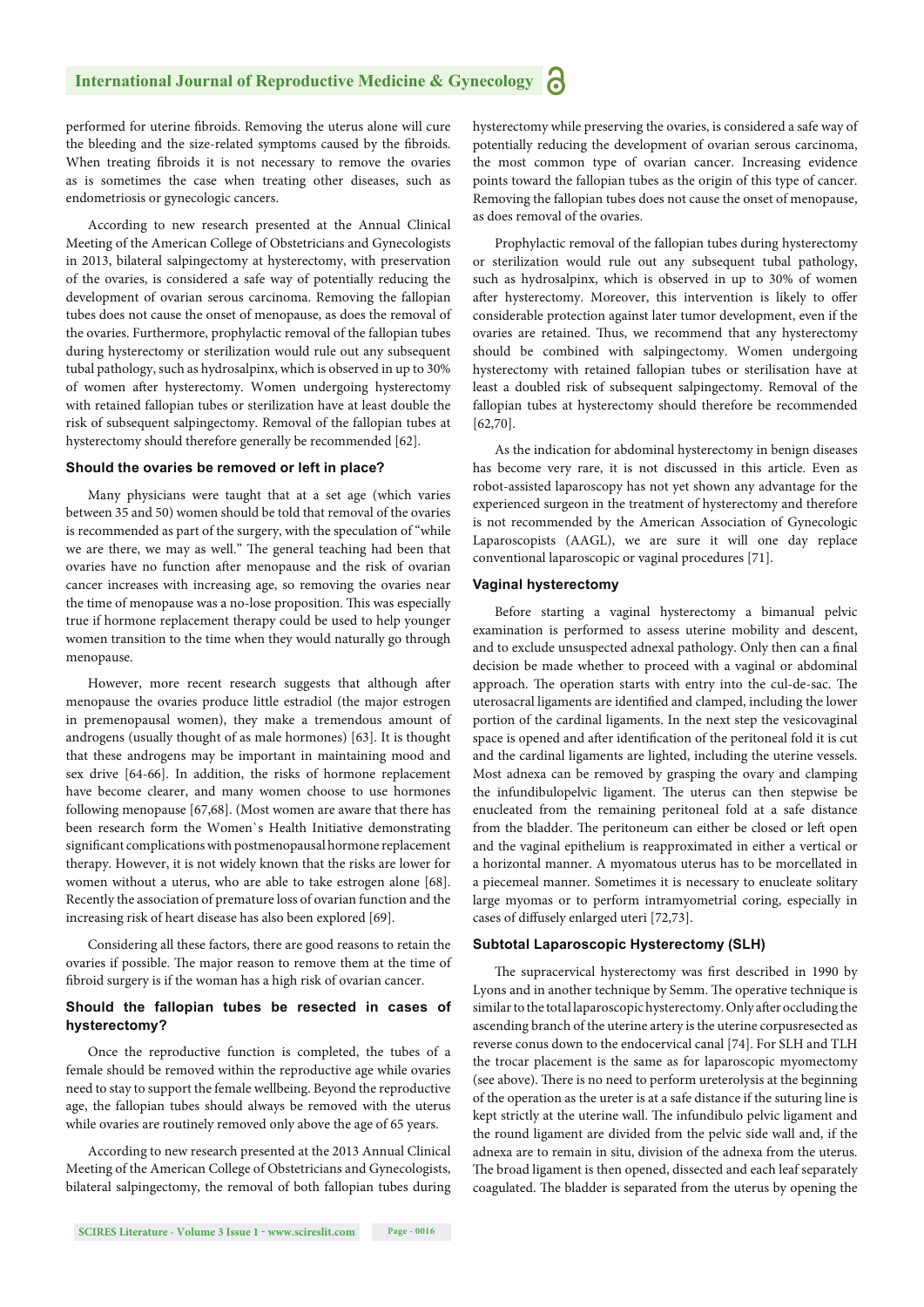vesico uterine ligament and pushing the bladder downwards for about 1-2 cm. This is followed by presentation of the ramus ascendens of the uterine artery and division of the uterine pedicles with the same stepwise dissection of the left adnexa. A thorough inspection of the cervix then takes place. The cervix is separated from the uterus with the help of the electric cutting loop or any other cutting instrument. This is followed by coagulation of the cervical canal and closure of the peritoneum over the remaining cervical stump for infection and adhesion prevention. Afterwards morcellation of the uterine body is performed and, if the adnexa are also resected, they should be put into an endo bag for extraction.

## **Total Laparoscopic Hysterectomy (TLH)**

SLH should be avoided if adenomyosis uteri are suspected because parts of the endometrial glands remain in the cervical and paracervical channel. These can cause an early recurrence or persistence of the symptoms although the few existing data offer no direct confirmation of this view [75,76].

The surgical steps of the TLH are identical to the SLH, the only difference being that a uterine manipulator is placed in the vagina before the operation. After separation of the bladder from the uterus, the bladder is pushed and dissected down 2-3 cm to clearly visualize the rim of the cervical cap. In cases of post-cesarean section, a gentle, blunt and intermediate sharp dissection has to be carried out. The uterus is lateralized by pushing up the manipulator. The uterine artery and vein with collateral arteries are completely coagulated near the cervix and dissected. The vagina is resected from the cervix with the monopolar hook by firmly stretching the manipulator cranially and carefully performing an intrafascial dissection leaving the sacrouterine ligaments almost completely in place. This is in accordance with the Classic Intrafascial Supracervical Hysterectomy (CISH) technique introduced by Kurt Semm [77]. The uterus is then retracted through the vagina while still fixed to the manipulator. If the uterus is too large, it has to be morcellated either intra-abdominally or transvaginally. The vagina is closed with 2 corner sutures and 1 or 2 sutures in between the corner sutures. The sacro-uterine ligaments and the middle portion of the vagina are stitched and elevated to prevent vaginal prolapse or enterocele formation at a later time. Peritonealization and drainage are not required.

With the improvement of endoscopic surgery and above all the improvement in endoscopic suturing laparoscopic-assisted vaginal hysterectomy has become obsolete, especially as this technique does not include a suspension of the cardinal and sacro-uterine ligaments.

# **CONCLUSIONS**

Treatment options for uterine leiomyomas vary. The choice of treatment should be made on an individual basis taking into account the following factors: the patient's level of suffering due to bleeding disorders or displacement-caused pain, the status of family planning and the patient's preferences regarding the different treatment options.

In asymptomatic women expectant management is suggested except for hydronephrosis caused by displacement or hysteroscopically resectable submucous fibroids in women who pursue pregnancy.

In postmenopausal women without hormonal therapy fibroids usually shrink and become asymptomatic. Therefore, expectant management is the method of choice. However, sarcoma should be excluded if a new or an enlarging pelvic mass occurs in a

In premenopausal women appropriate submucosal leiomyomas should be resected hysteroscopically if the women wish to preserve their childbearing potential and / or they are symptomatic (e.g. bleeding, miscarriage). Intramural and subserosal leiomyomas in women who wish to preserve their fertility can be removed laparoscopically. Nevertheless, an appropriate surgical technique and advanced laparoscopic skills are necessary. If this cannot be guaranteed, abdominal myomectomy has to be recommended or referral to a laparoscopic center to maximize the possibility and safety of pregnancy after uterine reconstruction. The risk of uterine rupture in pregnancy following myomectomy needs to be discussed with the patient.

Robotic assistance might make laparoscopic suturing easier; however, to date there are too few data to support this contention.

For women who have completed their family planning, hysterectomy is the definitive procedure for relief of symptoms and prevention of recurrence of fibroid-related problems. With increasing experience in laparoscopic hysterectomies, the risk of side effects has become manageable. In relation to the compliance and individuality of the patient, the suitable solution can be laparoscopic supracervical or total laparoscopic hysterectomy.

#### **REFERENCES**

- 1. Watson JD, Crick FH. Molecular structure of nucleic acids: a structure for deoxyribose nucleic acid. Nature. 1953; 171: 737-738. https://goo.gl/osiYd8
- 2. Watson JD, Crick FH. Genetical implications of the structure of deoxyribonucleic acid. Nature. 1953; 171: 964-967. https://goo.gl/ib72iM
- 3. Treloar SA, Martin NG, Dennerstein L, Raphael B, Heath AC. Pathways to hysterectomy: insights from longitudinal twin research. Am J Obstet Gynecol. 1992; 167: 82-88. https://goo.gl/wxAjGt
- 4. Snieder H, MacGregor AJ, Spector TD. Genes control the cessation of a woman's reproductive life: a twin study of hysterectomy and age at menopause. J Clin Endocrinol Metab. 1998; 83: 1875-1880. https://goo.gl/60Iy37
- 5. Vikhlyaeva EM, Khodzhaeva ZS, Fantschenko ND. Familial predisposition to uterine leiomyomas. Int J Gynaecol Obstet. 1995; 51: 127-1231. https://goo.gl/vOh8or
- 6. Van Voorhis BJ, Romitti PA, Jones MP. Family history as a risk factor for development of uterine leiomyomas. Results of a pilot study. J Reprod Med. 2002: 47: 663-669. https://goo.gl/NZVmMG
- 7. Al-Hendy A, Salama SA. Catechol-O-methyltransferase polymorphism is associated with increased uterine leiomyoma risk in different ethnic groups. J Soc Gynecol Investig. 2006; 13: 136-144. https://goo.gl/1cwEmk
- 8. Tsibris JC, Segars J, Coppola D, Mane S, Wilbanks GD, O'Brien WF, et al. Insights from gene arrays on the development and growth regulation of uterine leiomyomata. Fertil Steril. 2002; 78: 114-121. https://goo.gl/qz2F7e
- 9. Wang H, Mahadevappa M, Yamamoto K, Wen Y, Chen B, Warrington JA, et al. Distinctive proliferative phase differences in gene expression in human myometrium and leiomyomata. Fertil Steril. 2003; 80: 266-276. https://goo.gl/3PH9MB
- 10. Gross K, Morton C, Stewart E. Finding genes for uterine fibroids. Obstetrics and Gynecology. 2000; 95: 60. https://goo.gl/oXYrHu
- 11. Patterson-Keels LM, Selvaggi SM, Haefner HK, Randolph JF Jr. Morphologic assessment of endometrium overlying submucosal leiomyomas. J Reprod Med. 1994; 39: 579-584. https://goo.gl/vs0zPj
- 12. Flynn M, Jamison M, Datta S, Myers E. Health care resource use for uterine fibroid tumors in the United States. Am J Obstet Gynecol. 2006; 195: 955-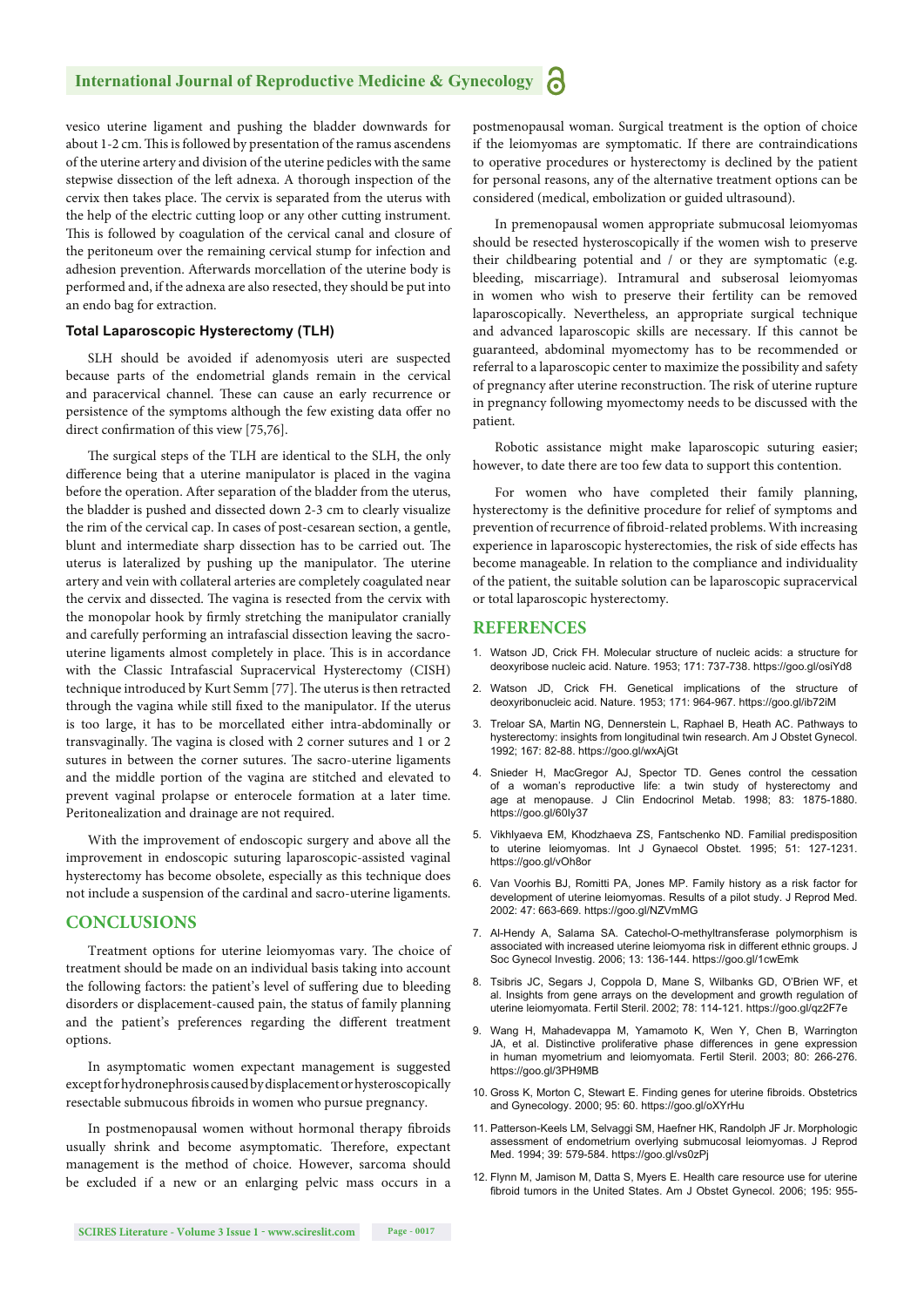964. https://goo.gl/itln1d

- 13. Hartmann KE, Birnbaum H, Ben-Hamadi R, Wu EQ, Farrell MH, Spalding J, et al. Annual costs associated with diagnosis of uterine leiomyomata. Obstet Gynecol. 2006; 108: 930-937. https://goo.gl/tEFc4k
- 14. Peddada SD, Laughlin SK, Miner K, Guyon JP, Haneke K, Vahdat HL, et al. Growth of uterine leiomyomata among premenopausal black and white women. Proc Natl Acad Sci U S A. 2008; 105: 19887-19892. https://goo.gl/ SszvQ6
- 15. Laughlin SK, Hartmann KE, Baird DD. Postpartum factors and natural fibroid regression. Am J Obstet Gynecol. 2011; 204: 496. https://goo.gl/dCKih0
- 16. Zaima A, Ash A. Fibroid in pregnancy: characteristics, complications, and management. Postgrad Med J. 2011; 87: 819-828. https://goo.gl/SY3d2W
- 17. Donnez J, Vazquez F, Tomaszewski J, Nouri K, Bouchard P, Fauser BC, et al. Long-term treatment of uterine fibroids with ulipristal acetate. Fertil Steril. 2014; 101: 1565-1573. https://goo.gl/I9jXuD
- 18. Al-Hendy A, Lee EJ, Wang HQ, Copland JA. Gene therapy of uterine leiomyomas: adenovirus-mediated expression of dominant negative estrogen receptor inhibits tumor growth in nude mice. Am J Obstet Gynecol. 2004; 191: 1621-1631. https://goo.gl/HPwEKh
- 19. Edwards RD, Moss JG, Lumsden MA, Wu O, Murray LS, Twaddle S, et al. Uterine-artery embolization versus surgery for symptomatic uterine fibroids. N Engl J Med. 2007; 356: 360-370. https://goo.gl/3IoDqH
- 20. Van der Kooij SM, Bipat S, Hehenkamp WJ, Ankum WM, Reekers JA. Uterine artery embolization versus surgery in the treatment of symptomatic fibroids: a systematic review and metaanalysis. Am J Obstet Gynecol. 2011; 205: 317. https://goo.gl/7cQCpp
- 21. Kim HS, Baik JH, Pham LD, Jacobs MA. MR-guided high-intensity focused ultrasound treatment for symptomatic uterine leiomyomata: long-term outcomes. Acad Radiol. 2011; 18: 970-976. https://goo.gl/lJBpmQ
- 22. Funaki K, Fukunishi H, Sawada K. Clinical outcomes of magnetic resonance - guided focused ultrasound surgery for uterine myomas: 24-month follow-up. Ultrasound Obstet Gynecol. 2009; 34: 584-589. https://goo.gl/s4PKqQ
- 23. Preventing entry-related gynecological laparoscopic injuries. RCOG Greentop Guideline. 2008; 49: 1-10. https://goo.gl/9T7oDA
- 24. Wallach EE, Vlahos NF. Uterine myomas: an overview of development, clinical features, and management. Obstet Gynecol. 2004; 104: 393-406. https://goo.gl/HJhfyl
- 25. Myo Sun Kim, You Kyoung Uhm, Ju Yeong Kim, Byung Chul Jee, Yong Beom Kim. Obstetric outcomes after uterine myomectomy: Laparoscopic versus laparotomic approach. Obstet Gynecol Sci. 2013; 56: 375-381. https://goo.gl/ hzHsvu
- 26. Lonnerfors C, Persson J. Pregnancy following robot-assisted laparoscopic myomectomy in women with deep intramural myomas. Acta Obstet Gynecol Scand. 2011; 90: 972-977. https://goo.gl/ljUEt6
- 27. Mettler L, Schollmeyer T, Tinelli A, Malvasi A, Alkatout I. Complications of Uterine Fibroids and Their Management, Surgical Management of Fibroids, Laparoscopy and Hysteroscopy versus Hysterectomy, Haemorrhage, Adhesions, and Complications. Obstet Gynecol Int. 2012; 2012: 791248. https://goo.gl/bkanVb
- 28. Di Spiezio Sardo A, Mazzon I, Bramante S, Bettocchi S, Bifulco G, Guida M, et al. Hysteroscopic myomectomy: a comprehensive review of surgical techniques. Hum Reprod Update. 2008; 14: 101-119. https://goo.gl/Pvi8bm
- 29. Emanuel MH, Hart A, Wamsteker K, Lammes F, An analysis of fluid loss during transcervical resection of submucous myomas. Fertil Steril. 1997; 68: 881-886. https://goo.gl/Pi3yYO
- 30. Wamsteker K, Emanuel MH, de Kruif JH. Transcervical hysteroscopic resection of submucous fibroids for abnormal uterine bleeding: results regarding the degree of intramural extension. Obstet Gynecol. 1993; 82: 736- 740. https://goo.gl/OKOUD6
- 31. Hart R, Molnár BG, Magos A. Long term follow up of hysteroscopic myomectomy assessed by survival analysis. Br J Obstet Gynaecol. 1999; 106: 700-705. https://goo.gl/0HXWPX
- 32. Mettler L, Sammur W, Alkatout I, Schollmeyer T. Imaging in gynecologic

surgery. Womens Health (Lond Engl). 2011; 7: 239-248. https://goo. gl/1AxtHN

- 33. Varma R, Soneja H, Clark TJ, Gupta JK. Hysteroscopic myomectomy for menorrhagia using Versascope bipolar system: efficacy and prognostic factors at a minimum of one year follow up. Eur J Obstet Gynecol Reprod Biol. 2009; 142: 154-159. https://goo.gl/0T1apq
- 34. Loffer FD, Bradley LD, Brill AI, Brooks PG, Cooper JM. Hysteroscopic fluid monitoring guidelines. The ad hoc committee on hysteroscopic training guidelines of the American Association of Gynecologic Laparoscopists. J Am Assoc Gynecol Laparosc. 2000; 7: 167-168. https://goo.gl/Rz91GI
- 35. Jansen FW, Vredevoogd CB, van Ulzen K, Hermans J, Trimbos JB, Trimbos-Kemper TC. Complications of hysteroscopy: a prospective, multicenter study. Obstet Gynecol. 2000; 96: 266-270. https://goo.gl/TL7C2E
- 36. Propst AM, Liberman RF, Harlow BL, Ginsburg ES. Complications of hysteroscopic surgery: predicting patients at risk. Obstet Gynecol. 2000; 96: 517-520. https://goo.gl/0nko0m
- 37. Parker WH, Rodi IA. Patient selection for laparoscopic myomectomy. J Am Assoc Gynecol Laparosc. 1994; 2: 23-26. https://goo.gl/jTmP2Z
- 38. Lefebvre G, Vilos G, Allaire C, Jeffrey J, Arneja J, Birch C, et al. The management of uterine leiomyomas. J Obstet Gynaecol Can. 2003; 25: 396- 418. https://goo.gl/rjm8vO
- 39. Alkatout I, Bojahr B, Dittmann L, Warneke V, Mettler L, Jonat W, et al. Precarious preoperative diagnostics and hints for the laparoscopic excision of uterine adenomatoid tumors: two exemplary cases and literature review. Fertil Steril. 2011; 95: 1119. https://goo.gl/mq3jKE
- 40. Dueholm M, Lundorf E, Hansen ES, Ledertoug S, Olesen F. Accuracy of magnetic resonance imaging and transvaginal ultrasonography in the diagnosis, mapping, and measurement of uterine myomas. Am J Obstet Gynecol. 2002; 186: 409-415. https://goo.gl/wLC7XG
- 41. Alkatout I, Honemeyer U, Strauss A, Tinelli A, Malvasi A, Jonat W, et al. Clinical diagnosis and treatment of ectopic pregnancy. Obstet Gynecol Surv. 2013; 68: 571-581. https://goo.gl/nY2XJ6
- 42. Alkatout I, Schollmeyer T, Hawaldar NA, Sharma N, Mettler L. Principles and safety measures of electrosurgery in laparoscopy. JSLS. 2012; 16:130-139. https://goo.gl/NPA11T
- 43. Alkatout I, Stuhlmann-Laeisz C, Mettler L, Jonat W, Schollmeyer T. Organpreserving management of ovarian pregnancies by laparoscopic approach. Fertil Steril. 2011; 95: 2467-2470. https://goo.gl/yIj1AK
- 44. Kongnyuy EJ, Wiysonge CS. Interventions to reduce haemorrhage during myomectomy for fibroids. Cochrane Database Syst Rev. 2011: p. CD005355. https://goo.gl/p7QzBy
- 45. Zhao F, Jiao Y, Guo Z, Hou R, Wang M. Evaluation of loop ligation of larger myoma pseudocapsule combined with vasopressin on laparoscopic myomectomy. Fertil Steril. 2010; 95:762-766. https://goo.gl/CB1dDA
- 46. Tinelli A, Liselotte M, Malvasi A, Hurst B, Catherino W, Ospan AM, et al. Impact of surgical approach on blood loss during intracapsular myomectomy. Minim Invasive Ther Allied Technol. 2013; 23: 87-95. https://goo.gl/H1qEI3
- 47. Celik H, Sapmaz E. Use of a single preoperative dose of misoprostol is efficacious for patients who undergo abdominal myomectomy. Fertil Steril. 2003; 79: 1207-1210. https://goo.gl/VYI5E5
- 48. Mettler L, Sammur W, Schollmeyer T, Alkatout I, et al. Cross-linked sodium hyaluronate, an anti-adhesion barrier gel in gynaecological endoscopic surgery. Minim Invasive Ther Allied Technol. 2013; 22: 260-265. https://goo. gl/GDH1z2
- 49. Mettler LT. Schollmeyer T, Alkatout I. Adhesions during and after surgical procedures, their prevention and impact on women's health. Womens Health (Lond). 2012; 8: 495-498. https://goo.gl/5hlkOD
- 50. Tulandi TC, Murray C, Guralnick M. Adhesion formation and reproductive outcome after myomectomy and second-look laparoscopy. Obstet Gynecol. 1993; 82: 213-215. https://goo.gl/Ed0omX
- 51. Tsuji S, Takahashi K, Imaoka I, Sugimura K, Miyazaki K, Noda Y. MRI evaluation of the uterine structure after myomectomy. Gynecol Obstet Invest. 2006; 61: 106-110. https://goo.gl/0mwhBW